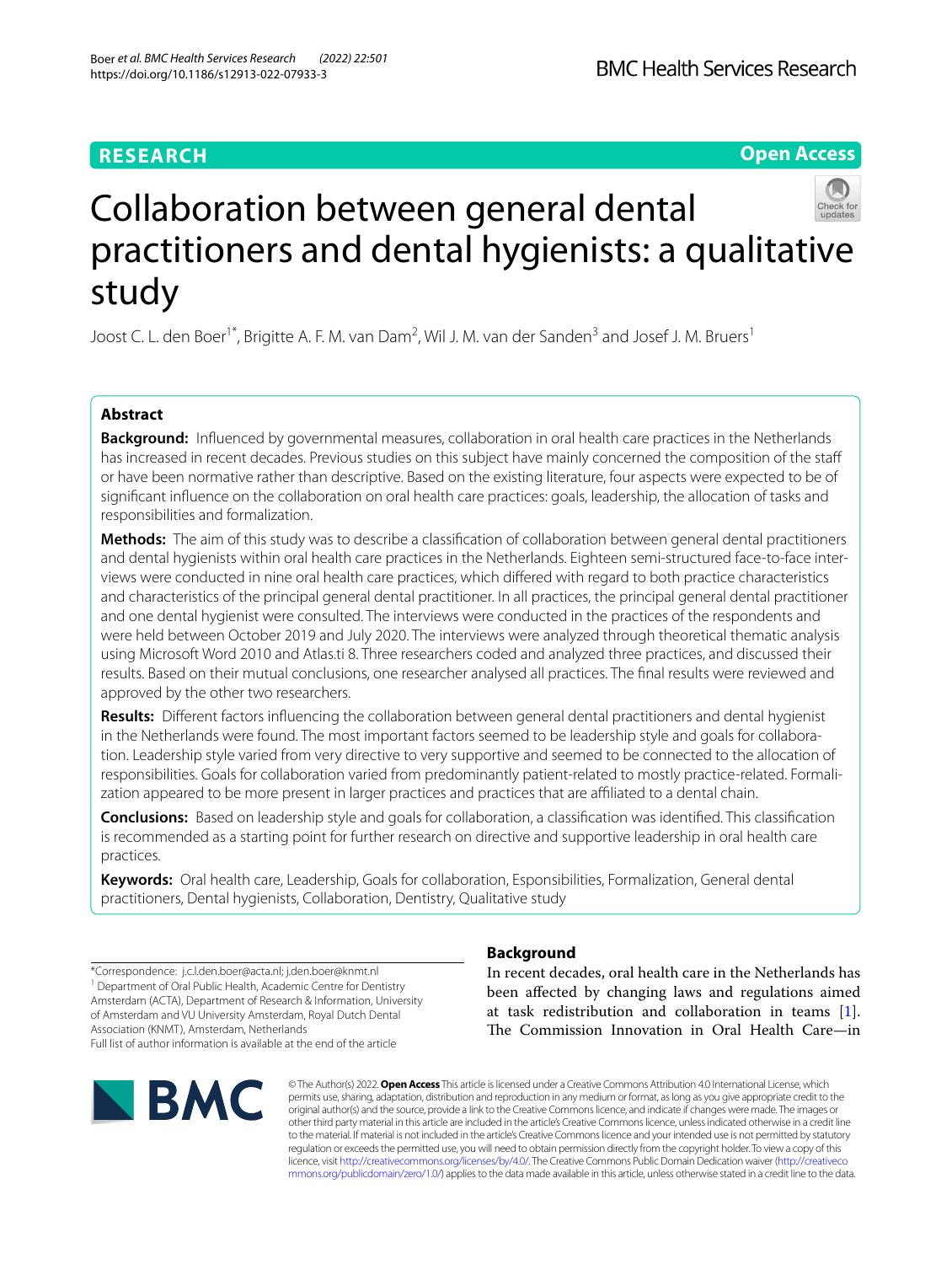Dutch, *Commissie Innovatie Mondzorg* (CIM)—stated in its advice on the future of oral health care in the Netherlands that the guiding principle in collaboration is that various forms of oral health care are delivered by the professional who is best equipped  $[2]$  $[2]$  $[2]$ . The arrangement 0f collaboration in oral health care has been classifed in several studies. Bruers, den Boer [[3\]](#page-11-2) distinguished four types of oral health care practices (OHCPs) based on collaboration between general dental practitioners (GDPs) and practice ownership. Another classifcation in four types is based on the proportion of dentists in the staf, which can be small or large [[4\]](#page-11-3). A smaller share of GDPs in the combined hours worked by all staff members implies more task delegation. Jerković-Ćosić [\[5](#page-11-4)] also took task delegation and diferentiation as a starting point for her classifcation. She recognized six types of OHCPs based on delegation and the reference of tasks to dental hygienists (DHs) and prevention assistants inside or outside the practice.

After consulting experts, Van Dam, Bolk [[6\]](#page-11-5) defned collaboration in oral health care as "the cooperative provision of oral health care by one or more GDPs, dental specialists and/or other oral health care professionals, based on consensus and mutual confidence." This definition focuses more on the health care-related aspects of collaboration. Another common classifcation of collaboration is in accordance with this defnition. It distinguishes three types of collaboration: multidisciplinary, interdisciplinary and transdisciplinary [\[7](#page-11-6), [8\]](#page-11-7). For these terms, diferent defnitions exist, and the distinction is not always clear [\[7](#page-11-6)]. In general, multidisciplinary refers to diferent disciplines working independently on different aspects of a project. Transdisciplinary indicates working on a common problem in accordance with an agreed conceptual framework but also considering diferences. Interdisciplinary collaboration is characterized by a holistic approach in which the specifc knowledge of all actors is utilized [[9\]](#page-11-8).

Apart from categorizations, several studies have investigated the factors afecting collaboration in general practices and OHCPs. Mickan and Rodger [\[10](#page-11-9)] identifed 18 factors afecting the efectiveness of health care teams. Seven related to the organizational structure: clear purpose, appropriate culture, specifed task, distinct roles, suitable leadership, relevant members and adequate resources. Four related to individual contribution: self-knowledge, trust, commitment and fexibility. Furthermore, seven aspects concerned team processes: coordination, communication, cohesion, decision-making, confict management, social relationships and performance feedback. In another study, the same authors suggested that an efficient team would benefit from open communication, a focus on the patients' needs and

understanding and experiencing the benefts of working in teams  $[11]$  $[11]$ . Wake-Dyster  $[12]$  $[12]$  distinguished three factors of interest in the efectiveness of teams: a clear goal, the size of the team and a clear model of leader-ship. D'Amour, Ferrada-Videla [\[13\]](#page-11-12) observed five concepts: sharing, partnership, power, interdependency and process. Lemieux-Charles and McGuire [\[14](#page-11-13)] concluded that diversity of expertise and involvement in decisionmaking were the most promising factors for organizational efectiveness. Schaub and Bruers [\[15](#page-11-14)] mentioned four aspects that are crucial for the way in which collaboration is shaped: leadership, type of teamwork, goals of collaboration and "the human factor." Based on a literature review, Reeves and colleagues [\[16](#page-11-15)] distinguished fve elements of teamwork: shared team identity, clear roles and goals, interdependence, integration and shared responsibility. Xyrichis, Reeves [[17](#page-11-16)] elaborated upon this classifcation in six aspects: shared commitment, shared identity, clear team goals, clear roles and responsibilities, interdependence between team members and integration between work practices.

In diferent studies on collaboration, diferent terminology was used, which might be confusing [\[18](#page-11-17)]. However, the classifcations overlapped in content. Four main themes can be distinguished: shared goals, leadership, the division of tasks and responsibilities and formalization. The first three of these terms occurred in most of the cited studies; formalization did not. The latter term refers to the standardization of work activities and procedures [[19,](#page-11-18) [20](#page-11-19)].

In Dutch oral health care, a large variety is expected in the collaboration between GDPs and DHs. This expectation is based on the diferences in the authorization of the most common oral health care providers, which are GDPs, DHs and prevention assistants  $[1]$  $[1]$ . The authorizations of medical and dental professional groups to perform procedures are described in the Individual Healthcare Professions Act [[21](#page-11-20)]. GDPs are authorized to autonomously carry out a broad range of dental procedures. DHs can autonomously perform a limited number of procedures, some of which they can only perform after a referral by a GDP. Prevention assistants are only allowed to perform procedures under the supervision of an authorized professional. Therefore, in GDP-DH collaboration, both dependency and independency apply. In GDP—GDP collaboration, both actors can act independently, and in collaboration between a GDP or DH and a prevention assistant, the latter is always subordinate.

The aim of this study is to identify a classification of collaboration between GDPs and DHs. To achieve this goal, a qualitative study was carried out aiming to obtain insight into how collaboration in the provision of oral health care is shaped in daily practice in the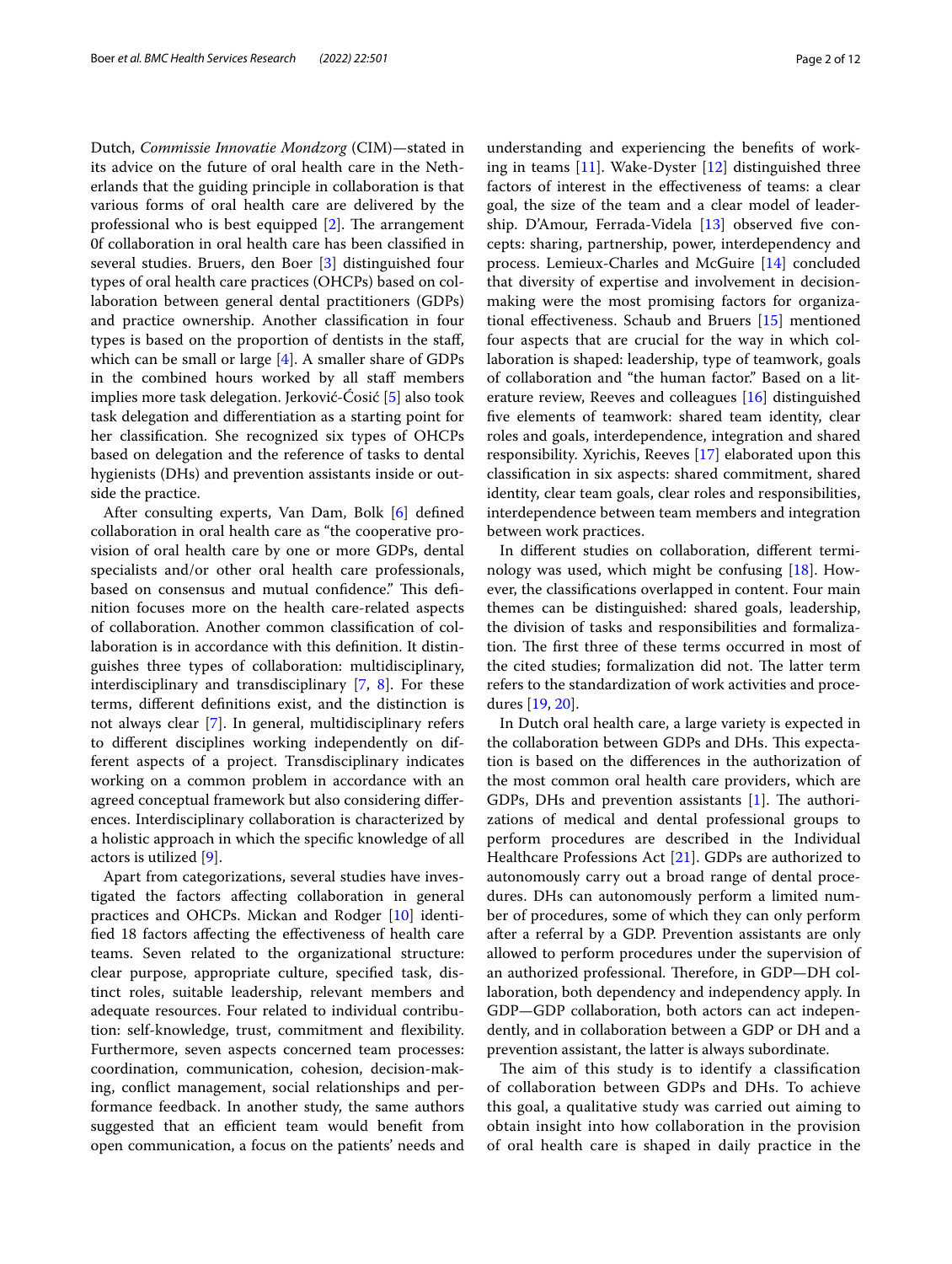Netherlands. Special attention was given to the four distinguished themes of collaboration: shared goals, leadership, the division of tasks and responsibilities and formalization. In contrast to previous research on this subject, this study is descriptive rather than normative. Insight into the actual ways in which collaboration is shaped can provide valuable information on the need and opportunities to improve practice and oral health care delivery.

## **Methods**

For this explorative study, semi-structured face-to-face interviews were conducted. The data from these interviews were analysed through theoretical thematical analysis, as described by Braun and Clarke [\[22\]](#page-11-21). Nine OHCPs were selected. To consider both sides, in each practice, both a GDP and a DH were interviewed. All GDPs were the principal GDP: six were practice owners and three were GDP managers. At the start, OHCPs were selected from the Data Stations Network of the Dutch Dental Association  $[3, 23]$  $[3, 23]$  $[3, 23]$  $[3, 23]$ . This is a long-running research project mainly concerning various aspects of the dental profession. Initially, convenience sampling was applied, selecting OHCPs varying in size, region of establishment, afliation with a dental chain and the sex and year of birth of the GDP/practice owner. After interviews in eight OHCPs, data saturation seemed near. However, after inspection of the characteristics of practices involved in the study, it was noticed that 'small' OHCPs were underrepresented in the sample. As the size of the practice can be a factor in collaboration, it was decided to additionally include a genuinely small OHCP—with one GDP and one DH. A brief overview of the characteristics of the participating practices

All interviews were conducted by JdB between October 2019 and July 2020 in the OHCPs in which the respondents worked. Visiting the practice has several advantages. It minimizes the eforts of the respondents to participate, and it offers the interviewer insight into the work environment that is discussed.

GDPs and DHs were interviewed separately to provide confdentiality to talk about the positive and negative aspects of their collaboration. This applied especially for DHs, as on all occasions, they were employees and the GDPs were owners or managers of the practice. A member check was performed: all respondents were sent a summary of the interview—written by JdB—and given the opportunity to indicate whether the interviewers' summary matched their perceptions.

The analyses were performed using Microsoft Word 2010 and Atlas.ti, version 8. To this end, all interviews were audio-recorded and transcribed verbatim by an independent transcriber. The theoretical thematic analysis was performed following the fve phases -with reporting being the sixth phase—as described by Braun and Clarke [\[22\]](#page-11-21).

In order to obtain familiarization with the data (phase 1), JdB anonymized the transcripts and drafted summaries for member checks. All researchers did the initial reading per practice; they selected an OHCP and read both interviews before moving on to another practice. This helped to assess whether views of the GDP and the DH on their practice correspond.

In phase 2, initial codes were assigned manually. After that, synonyms and near-synonyms—for instance, "DP has fnal responsibility" and "GDP is ultimately

<span id="page-2-0"></span>**Table 1** Characteristics of the oral health care practices involved in the study

| Practice                                      |                | 2 <sup>a</sup> | 3      | 4      | 5      | 6     |       | 8     | 9     |
|-----------------------------------------------|----------------|----------------|--------|--------|--------|-------|-------|-------|-------|
| Number of general dental practitioners (GDPs) | $\overline{4}$ | n/a            | 9      | 16     | 15     |       | 4     | 6     |       |
| Number of dental hygienists (DHs)             | 2              | n/a            | 3      | 3      |        | 3     | 4     |       |       |
| Number of treatment units                     | $\overline{4}$ | n/a            | 8      | 3      | 16     | 8     |       | 8     |       |
| One or more prevention assistant              | yes            | yes            | yes    | no     | yes    | yes   | yes   | ves   | no    |
| Number of active patients                     | 11,000         | 75,000         | 10.000 | 25,000 | 17.000 | 9,250 | 4,250 | 8.000 | 1,800 |
| Year of establishment                         | 2012           | 2010           | 2008   | 1994   | 2010   | 1988  | 2008  | 1989  | 1998  |
| Year of introduction of DH                    | 2012           | 2010           | 2008   | 2001   | 2010   | 1992  | 2008  | 1995  | 2016  |
| Affiliated with a dental chain                | no             | yes            | no     | no     | yes    | yes   | no    | yes   | no    |
| Region                                        | west           | west/south     | west   | west   | east   | west  | west  | south | west  |

<sup>a</sup> The GDP is the founder and owner of a chain of 10 practices in the west and south of the Netherlands. In total, these practices employ approximately 450 persons and serve 75,000 patients. Both GDPs and DHs work in several practices within this dental chain, and both provided information that applied to the dental chain in general rather than to a specifc practice

*n/a* not available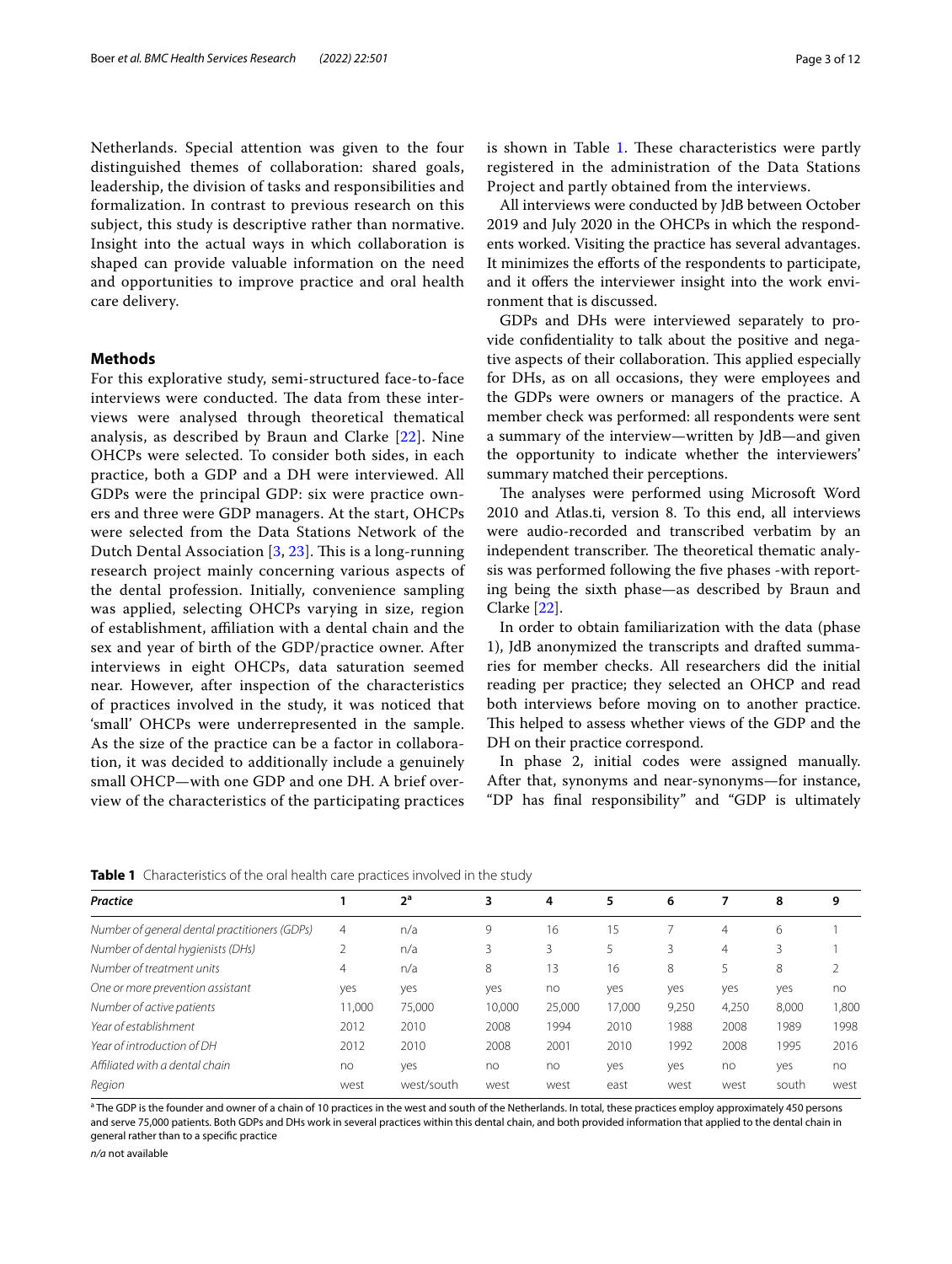responsible"-were combined. The search for themes (phase 3), was performed manually and individually by each researcher.

For the review of the themes (phase 4), the results of all researchers (BvD, JB and JdB) regarding Practice 3 were discussed in a three-way conversation in which the coding framework was developed. This framework was applied in the analyses of two more practices (4 and 7) by all three aforementioned researchers. After this step, the coding framework was discussed further in another three-way conversation. Although it was substantiated that two initial themes—'leadership' and 'allocation of tasks and responsibilities'—were interconnected, the differences between the two themes were too large to merge them together. Furthermore, 'factors that promote or demote collaboration' was also considered a theme. Many respondents mentioned these preconditions during the interview, it was considered useful background information that should not be ignored. For practical reasons 'practice characteristics' was also established as a theme.

Subsequently, the remaining practices were analysed by JdB according to the agreed coding framework, which is presented in Table [2.](#page-3-0) The final findings were discussed in a three-way meeting, in which the fnal description of the themes was established (phase 5).

The results presented are exemplified with quotes of participants. These quotes are translated from Dutch; an overview of all quotes—in English and Dutch—is

<span id="page-3-0"></span>**Table 2** Coding framework

| Practice characteristics                     | General characteristics:<br>- Number of owners<br>- Number of employees<br>- Number of patients<br>- Number of dental units<br>- Region of establishment<br>- Affiliation with dental chain<br>- Year of establishment of the practice<br>- Characteristics of the patient population<br>Characteristics regarding collaboration:<br>- Practice layout (designed to promote collaboration)<br>- Year of introduction of DH<br>- Type of employment (self-employed or contract employee)<br>- Presence of other care providers and degree of task reallocation |
|----------------------------------------------|---------------------------------------------------------------------------------------------------------------------------------------------------------------------------------------------------------------------------------------------------------------------------------------------------------------------------------------------------------------------------------------------------------------------------------------------------------------------------------------------------------------------------------------------------------------|
| Goals of collaboration                       | Goals at patient level:<br>- Reasons for referral or delegation<br>- Rationale behind involvement of specific oral health care provider (profession)<br>- Rationale behind involvement of specific oral health care provider (person)<br>Goals at practice level:<br>- Rationale behind type of practice<br>- Rationale behind (type of) collaboration<br>- Expected benefits of collaboration for the patient population<br>- Expected benefits of collaboration for the oral health care providers<br>- Expected benefits of collaboration for the practice |
| Leadership                                   | - Vision of the GDP on oral health care<br>- Vision of the GDP on leadership and practice management<br>- Strategy to promote vision among employees<br>- Hierarchy of power in the practice organization<br>- Hierarchy of power in the process of delivering oral health care                                                                                                                                                                                                                                                                               |
| Allocation of tasks and responsibilities     | - Who does what?<br>- Rationale behind involvement of specific oral health care provider (profession)<br>- Rationale behind involvement of specific oral health care provider (person)<br>- Freedom of employees to make decisions<br>- Responsibility for the results of a specific procedure<br>- Responsibility for the whole treatment/oral health of the patient<br>- Freedom for different oral health care providers to address one another                                                                                                            |
| Formalization                                | - Systems and procedures for the modelling and preservation of collaboration<br>(e.g., meetings and protocols)<br>- Type of employment (self-employed or contract employee)<br>- Ways in which agreements are reached<br>- Compliance with agreements                                                                                                                                                                                                                                                                                                         |
| Factors that promote or demote collaboration | - Factors that promote or demote collaboration in general<br>- Factors that promote or demote collaboration in the specific practice                                                                                                                                                                                                                                                                                                                                                                                                                          |
| Other                                        | - Subjects that are not connected to collaboration                                                                                                                                                                                                                                                                                                                                                                                                                                                                                                            |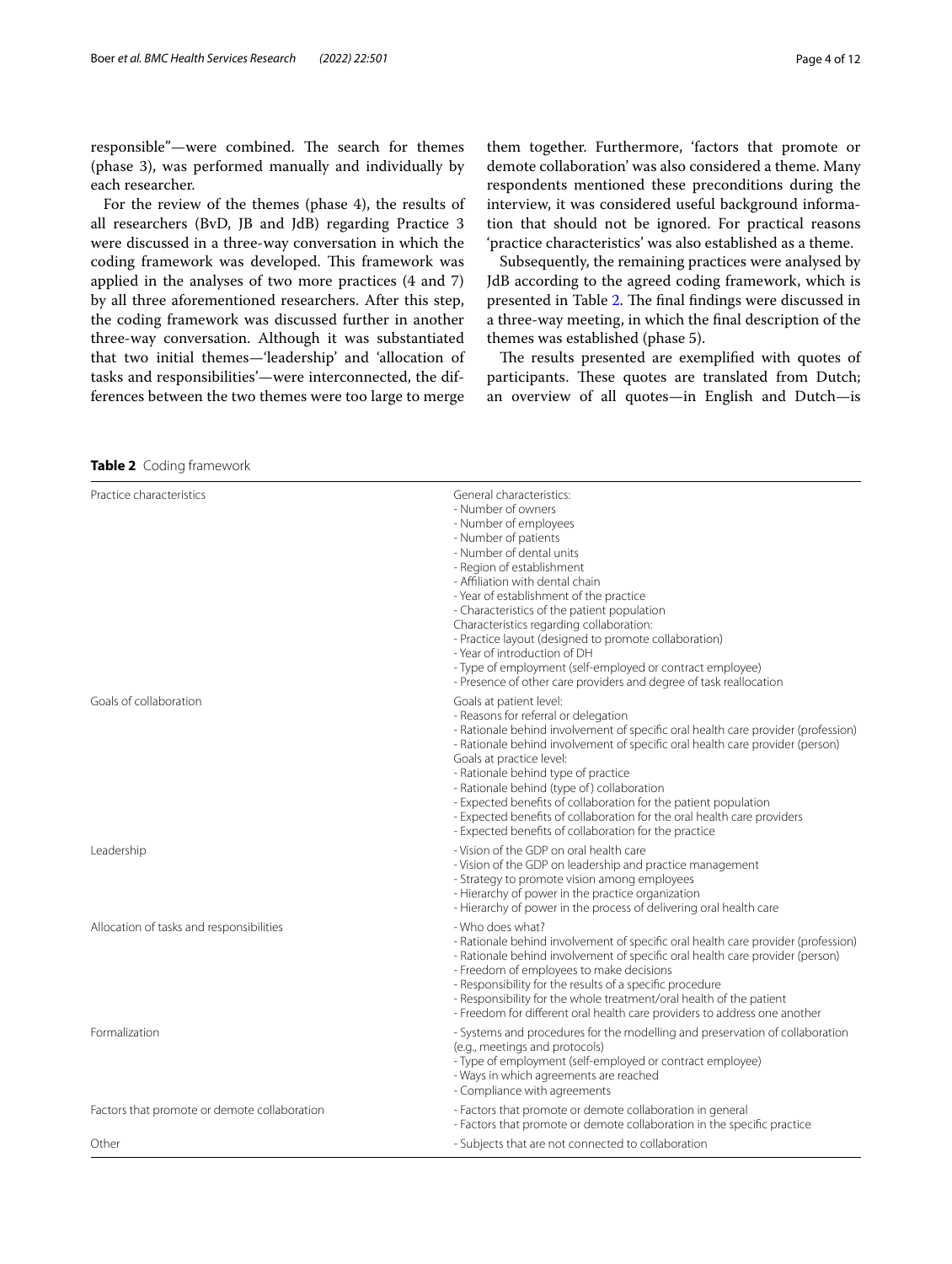presented in Table [3](#page-5-0). After the identifcation of the aspects afecting collaboration between GDPs and DHs, a classifcation was devised using these characteristics. After that, the nine participating practices were classifed based on the statements of both GDPs and DHs regarding these aspects. Three practices were labelled by BvD, JB and JdB independently. The researchers discussed their findings and came to consensus. The six remaining practices were labelled by JdB in line with the classifcation of the frst three practices.

## **Results**

## **Goals of collaboration**

In all OHCPs, a GDP had taken the initiative for collaboration with one or more DHs. Accordingly, both GDPs and DHs described the goals of collaboration from a GDP's point of view. Furthermore, the objective for collaboration was defned in two ways: (1) narrowly, as the aims for the treatment of individual patients, and (2) more broadly, as the objectives for the patient population and practice.

With regard to aims at the individual treatment level, patients were categorized into risk groups based on periodontal condition. For this purpose, the Dutch periodontal screening index, the so-called perio-protocol, was used (Van der Velden, 2009). Although this categorization is standardized, there were diferences between practices. In practices 6 and 8, the perio-protocol was strictly followed; in Practice 9, the most fexibility occurred, as care providers were allowed to deviate from the protocol if they considered the treatment too costly in relation to the expected benefts.

More variation was found regarding goals for the practice and patient population. Naturally, all GDPs brought up the oral health of their patients as an important reason for collaboration. In Practice 9, the oral health status of the patients was virtually the only reason mentioned. In Practice 3, other aspects—mainly regarding the process of oral health care delivery—were named but explicitly as secondary goals.

 *"(1)… but GDPs in this practice in general are very periodontology minded, hence they consider prevention very important; more important than other things."*

*DH, Practice 3*

In practices 1, 2, 4, 6, 7 and 8, other patient-related reasons—such as convenience, comfort and costs—were identifed.

*"(2)… seven days a week, fourteen hours a day attention, hospitality." GDP/owner of small dental chain, Practice 2*

*"(3)… investing very much time in patients. Not only in treatment, but also in the person." GDP/practice owner, Practice 7*

In the main part of the practices, the benefts for the process of oral health care delivery were also acknowledged. These benefits include efficiency (practices 1,2 and 3), better opportunities to share patient information (practices 3, 4, 5 and 8) and the opportunity to oversee the entire treatment (practices 4, 5, 6, 7 and 8).

*"(4) It is faster, more efcient, etcetera." GDP/owner of small dental chain, Practice 2 "(5) So, when a patient comes to you, then you can easily look up who referred this patient to me and why." DH, Practice 4* "(6) There's one treatment plan, one patient file." *GDP/manager, Practice 5*

## **Leadership**

All practices had a management hierarchy with the principal GDPs at the top. In the process of delivering oral health care, less strict hierarchies were found. Furthermore, the practices difered with regard to chairside hierarchy. In Practice 3, maximum equality was pursued; in all other practices, at least some level of hierarchy was sustained. In most practices, this meant that GDPs had the most freedom to operate and were given the ultimate responsibility for the patients' treatment. But there were exceptions. In Practice 7, for instance, a very experienced DH was ranked higher in the hierarchy than an inexperienced GDP.

With regard to the style of leadership of the principal GDP, the diferences were signifcant. Some leaders were facilitating and stimulating. The owner of Practice 2, for instance, permitted the dental team to have much freedom in the elaboration of his ideas. Furthermore, the owner of Practice 7 tried to provide a stimulating environment for all staff. The owner of Practice 3 encouraged all employees to share their opinions, solicited and unsolicited:

## *"(7) If an assistant believes a GDP omitted something, […] this should come up."*

Other principal GDPs adopted a more directive leadership style, which was most apparent in the GDP of Practice 4. When not present in the practice, team leaders (mainly the practice manager) were supervising for him:

*"(8)…team leaders monitor it all. If they know something is not in accordance with our protocol or working methods, they point that out." GDP/practice owner, Practice 4*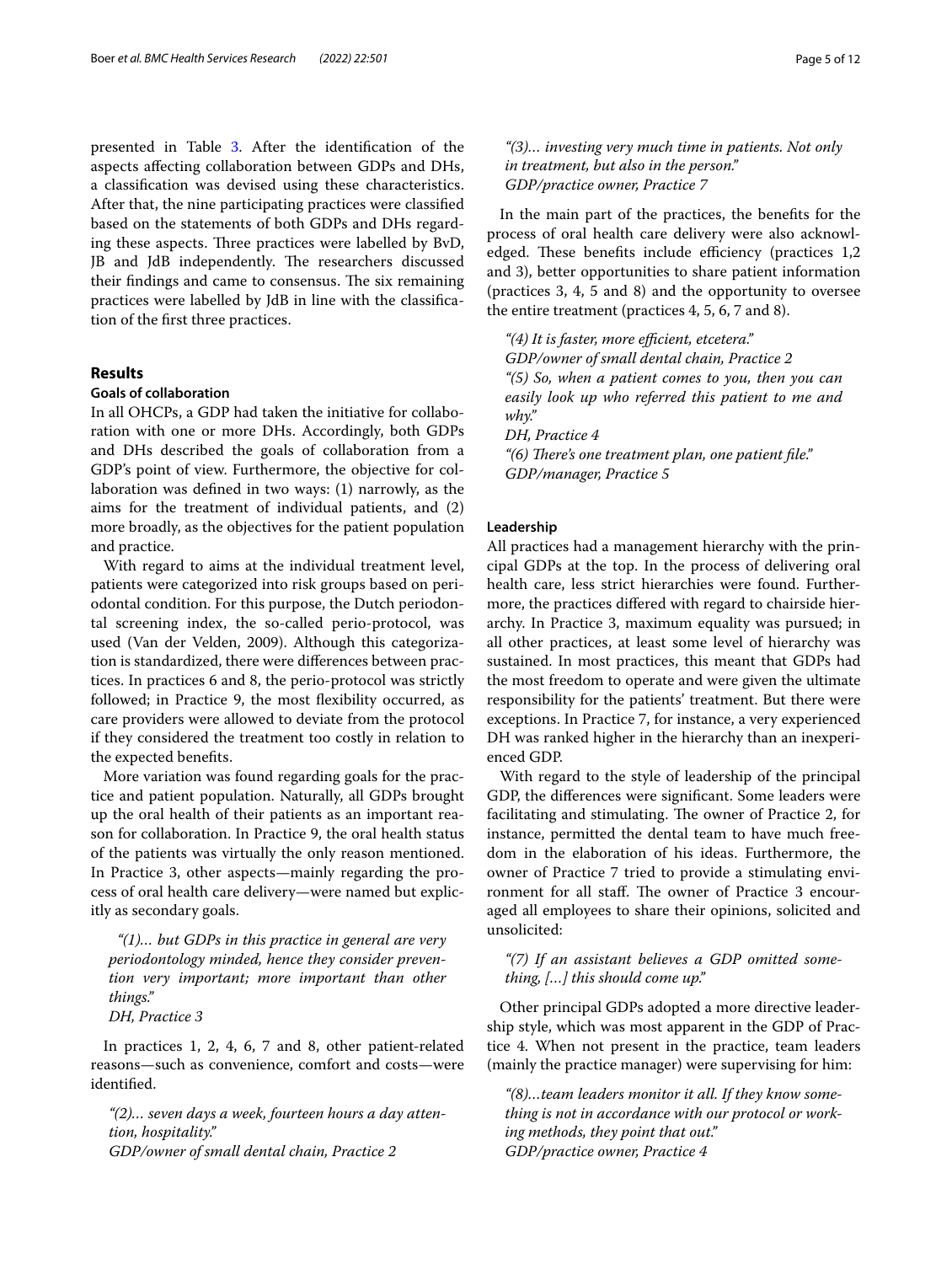<span id="page-5-0"></span>

| Table 3                 | Quotes of participating GDPs and DHs, translation in English and original quote in Dutch                                                                                                                                                                                                         |                                                                                                                                                                                                                                                                         |
|-------------------------|--------------------------------------------------------------------------------------------------------------------------------------------------------------------------------------------------------------------------------------------------------------------------------------------------|-------------------------------------------------------------------------------------------------------------------------------------------------------------------------------------------------------------------------------------------------------------------------|
| quote                   | English                                                                                                                                                                                                                                                                                          | Dutch                                                                                                                                                                                                                                                                   |
|                         | but GDPs in this practice in general are very periodontology minded, hence they consider prevention<br>very important; more important than other things                                                                                                                                          | maar de tandartsen hier zijn over het algemeen heel parodontologie minded, dus die vinden<br>de preventie eigenlijk belangrijker dan andere zaken                                                                                                                       |
| $\sim$                  | seven days a week, fourteen hours a day attention, hospitality                                                                                                                                                                                                                                   | "zeven dagen per week, veertien uur per dag aandacht, hospitality, gastwijheid                                                                                                                                                                                          |
| ം                       | investing very much time in patients. Not only in treatment, but also in the person                                                                                                                                                                                                              | zeer veel tijd aan een patiënt te besteden. Niet alleen aan de behandeling maar ook aan de<br>mens zelf                                                                                                                                                                 |
| 4                       | It is faster, more efficient, etcetera                                                                                                                                                                                                                                                           | Het is sneller, efficiënter, etcetera                                                                                                                                                                                                                                   |
| S                       | So, when a patient comes to you, then you can easily look up who referred this patient to me and why                                                                                                                                                                                             | Dus als patiënt naarjou komt, dan kun je gewoon kijken wat de reden is en wie die patiënt naar<br>jou heeft verwezen                                                                                                                                                    |
| $\circ$                 | file<br>There's one treatment plan, one patient                                                                                                                                                                                                                                                  | D'r is één patiëntbehandelplan en behandelkaart                                                                                                                                                                                                                         |
| $\overline{ }$          | If an assistant believes a GDP omits something, [] this should come up                                                                                                                                                                                                                           | Als een assistente denkt dat een tandarts iets niet doet, [] dan moet dat wel naar boven<br>komen                                                                                                                                                                       |
| $\infty$                | team leaders monitor it all. If they know something is not in accordance with our protocol or working<br>methods, they point that out                                                                                                                                                            | De teamleiders houden het al wel allemaal in de gaten. Als zij weten dat het een beetje niet-<br>conform onze protocol of onze werkwijze is, dan wijzen zij er wel op                                                                                                   |
| $\sigma$                | Because at the end of the day I get called when a patient gets pain at night. Then I don't know what treat-<br>in the sense that the dental hygienist can drill on their own.<br>ment was given, but I am responsible for it<br>am not an advocate of task delegation                            | gaatjes mag boren. Want uiteindelijk word ik 's avonds gebeld als er pijnklachten zijn. Dan weet<br>Ik ben geen voorstander van taakdelegatie in de zin van dat de mondhygiënist op eigen houtje<br>ik niet wat er gebeurd is, maar ik ben er wel verantwoordelijk voor |
| $\supseteq$             | I believe it is very important that dental hygienists, who have mastered the periodontal part of their jobs,<br>he patient treatment. In my opinion, it is impossible to divide time<br>ies adequately<br>should put their effort into that part of t<br>between preventive and curative activit | beheersen, dáár hun energie in steken voor de patiëntenbehandeling. Het werkt volgens mij niet<br>ik vind het superbelangrijk dat die mondhygiënistes, die het parodontologie deel goed<br>als zij hun tijd moeten verdelen tussen preventie en curatief                |
| Ξ                       | Well, I don't feel the need right now. Because I am particularly engaged with periodontology, and that's my<br>passion                                                                                                                                                                           | Nou, ik heb nu de behoefte niet, omdat ik me met name bezig houd met de parodontologie.<br>Dat is ook mijn passie                                                                                                                                                       |
| $\approx$               | GDPs do want to delegate tasks […] preferably to a dental hygienist. But this requires a multiplication of<br>training positions by three                                                                                                                                                        | Tandartsen willen wel dat er gedelegeerd kan worden, […] het liefst naar een mondhygiëniste.<br>Maar dan moet je daar ook drie keer zoveel van opleiden                                                                                                                 |
| ≘                       | be that person can do more for a patient than I can<br>Maybe that person has a fresh look, may                                                                                                                                                                                                   | Misschien heeft die weer een frisse blik, misschien kan die toch weer nét iets anders voor je<br>betekenen dan ik                                                                                                                                                       |
| $\bar{4}$               | binders with all protocols on every location<br>If all is according to plan, there are ring                                                                                                                                                                                                      | Volgens mij zijn, als het goed is, op elke locatie wel klappers aanwezig waar de protocollen in<br>staan                                                                                                                                                                |
| 은                       | With interns, we even practice, [] I, for instance, sometimes perform<br>the role of patient to enable someone to practice how to accompany<br>a patient from the waiting area                                                                                                                   | Met stagiaires wordt zelfs geoefend, […] het ophalen van een patiënt wordt, bijvoorbeeld, van<br>tevoren met mij geoefend, ik speel een nep-patiënt                                                                                                                     |
| $\frac{6}{1}$           | Yes, things go in accordance with the rules in this practice                                                                                                                                                                                                                                     | Ja, het is wat schoolser hier                                                                                                                                                                                                                                           |
| $\overline{C}$          | At some point in time, deterioration occurs and then you have to find<br>an alternative way                                                                                                                                                                                                      | Op een gegeven moment komt daar de sleet in en dan moet je weer een nieuwe manier vinden                                                                                                                                                                                |
| $\frac{\infty}{\infty}$ | Basically, the team is too small for that                                                                                                                                                                                                                                                        | Daar is het team gewoon te klein voor                                                                                                                                                                                                                                   |
| $\overline{\circ}$      | very few dental hygienists want to work in paid employment                                                                                                                                                                                                                                       | er zijn heel weinig mondhygiënistes die in loondienst willen werken                                                                                                                                                                                                     |
| $\approx$               | could have equal negotiations. Because currently, they can demand<br>If there suddenly were four time as many dental hygienists, we<br>anything they want                                                                                                                                        | Maar als er morgen in één keer vier keer zo veel mondhygiënisten zijn, dan kunnen we tenmin-<br>ste ook weer volwaardig in gesprek. Want nu kunnen zij eisen wat ze willen                                                                                              |
|                         |                                                                                                                                                                                                                                                                                                  |                                                                                                                                                                                                                                                                         |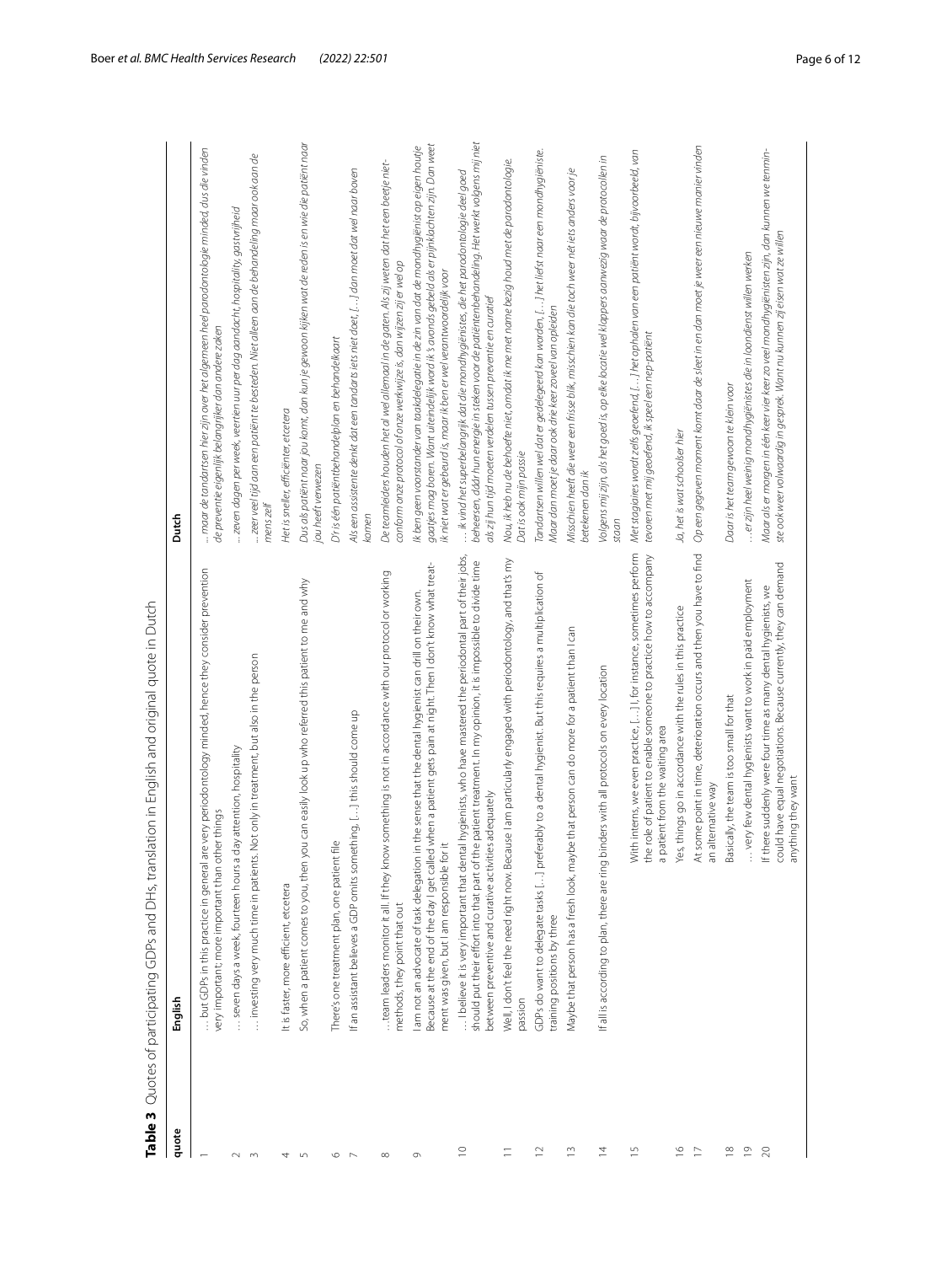In terms of leadership style, the GDP/managers of practices that were afliated with a dental chain were in between the extremes. They clearly were in charge but engaged employees in decisions.

#### **Allocation of tasks and responsibilities**

Prevention and periodontology were the main focus areas of DHs; GDPs primarily focused on diagnostics and curative treatment. If applicable, prevention assistants performed basic prevention treatments, such as supragingival plaque and calculus removal and oral health care education. The presence of prevention assistants allowed DHs to focus on periodontology and complex prevention, such as subgingival plaque and calculus removal and the treatment of medically compromised patients. In general, GDPs did not utilize all possibilities Dutch law and regulations ofer to expand the range of tasks of DHs. For this underutilization, three reasons were mentioned most frequently. Firstly, GDPs—and several DHs—expressed reservations about the extent of task reallocation.

*"(9) I am not an advocate of task delegation in the sense that the dental hygienist can drill on their own. Because at the end of the day I get called when a patient gets pain at night. Then I don't know what treatment was given, but I am responsible for it." GDP/practice owner, Practice 9*

*"(10) ... I believe it is very important that dental hygienists, who have mastered the periodontal part of their jobs, should put their efort into that part of the patient treatment. In my opinion, it is impossible to divide time between preventive and curative activities adequately.."*

*GDP/practice owner, Practice 3*

*"(11) Well, I don't feel the need right now. Because I am particularly engaged with periodontology, and that's my passion."*

*DH, Practice 3*

Secondly, DHs worked without chairside assistants, and some procedures cannot be optimally performed without those assistants. And thirdly, the number of DHs was hardly sufficient to cope with the existent workload:

*"(12) GDPs do want to delegate tasks […] preferably to a dental hygienist. But this requires a multiplication of training positions by three." GDP/manager, Practice 8*

In almost all practices, the continuity of the treatment relationship was important. In Practice 3, however, this relationship was sometimes sacrifced to optimize treatment. A DH explained that her personality and working method did not ft all patients. If this is the case, a patient is likely to beneft from a change of DH:

## *"(13) Maybe that person has a fresh look, maybe that person can do more for a patient than I can." DH, Practice 3*

The professional autonomy of DHs varied between practices. In Practice 4, on the one hand, the autonomy was limited; the range of tasks was limited to basic prevention and the freedom to operate was restricted. Therefore, the responsibility of DHs was limited to the correct performance of the tasks commissioned by the GDP. In practices 3 and 7, on the other hand, joint responsibility was established, although the principal GDPs did believe that, as practice owners, they had the fnal responsibility for all patients.

### **Formalization**

The use of protocols was very common. Only in the smallest practice [[9\]](#page-11-8) was the use of protocols not mentioned. However, practices varied in the ways in which protocols were integrated into daily practice. In practices 1 and 2, protocols were available for all staf, but there seemed to be no policy to stimulate or verify their use. The DH of Practice 2, for example, was not sure whether all locations had a printed version of the protocols.

*"(14) If all is according to plan, there are ring binders with all protocols on every location." DH, Practice 3*

Conversely, in practices 3, 4 and 7, the use of protocols was promoted and monitored. In Practice 3, protocols were incorporated into the dental software; in Practice 4, the use of protocols was monitored; and in Practice 7, the use of protocols was embedded in the onboarding of new employees.

*"(15) With interns, we even practice, […] I, for instance, sometimes perform the role of patient to enable someone to practice how to accompany a patient from the waiting area." GDP/practice owner, Practice 7*

Practices 5, 6 and 8, all were affiliated with a dental chain; that made those practices' employees obligated to work according to protocols that adhered to clinical guidelines. The parent company gathered data from practices and monitored whether the care delivered was in line with these guidelines. The use of protocols seemed mandatory in practices that belong to this dental chain:

*"(16) Yes, things go in accordance with the rules in this practice." DH, Practice 6*

Another aspect of formalization concerns consultation. Generally, oral health care providers appreciated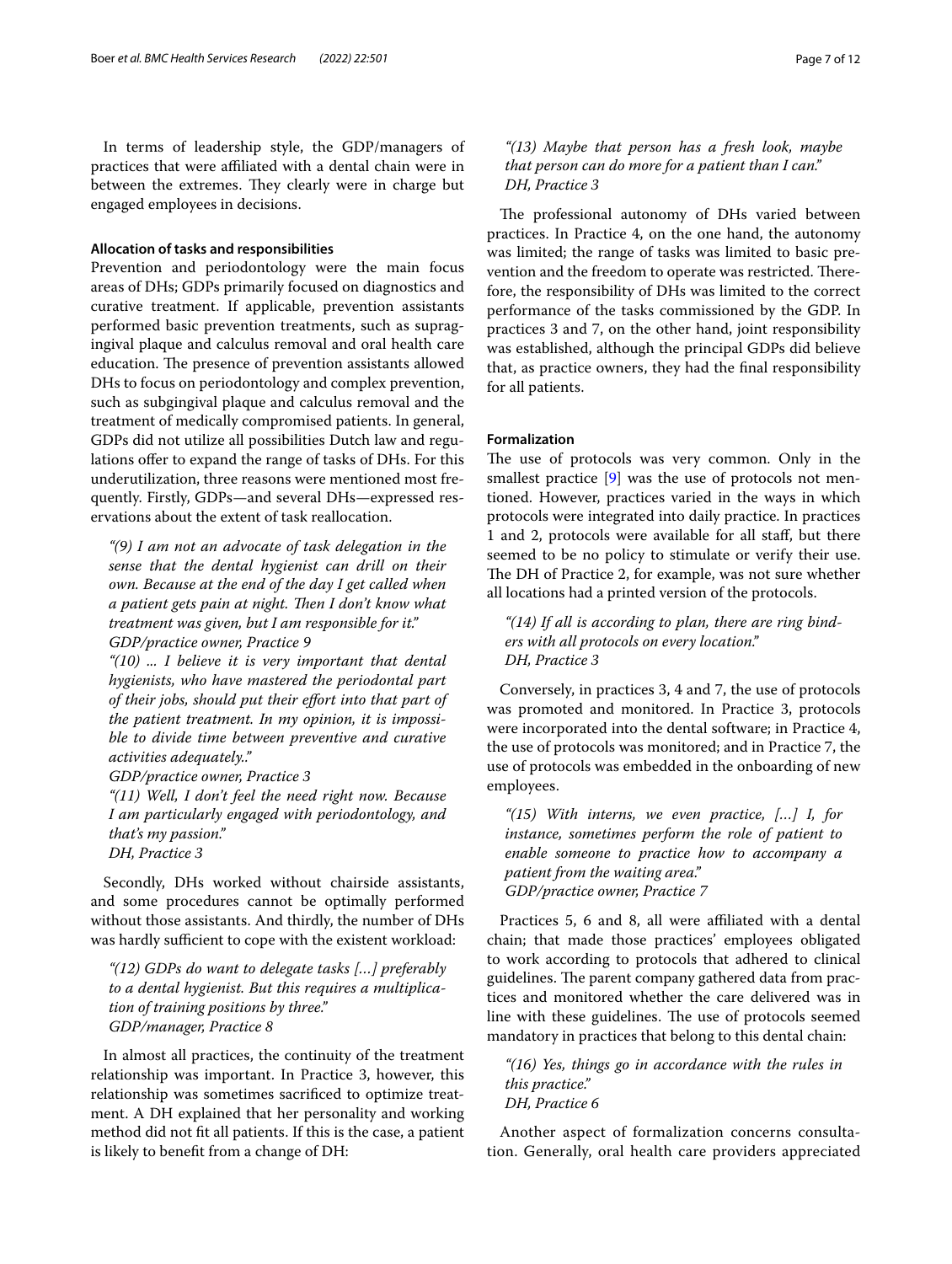informal consultation more than formal meetings. Preferably, they consulted a colleague during or immediately after a patient's visit. Three practice interiors  $(3, 1)$ 7 and 9) were even designed to make chairside consultation possible. But even in the best circumstances, direct face-to-face consultation was not always possible due to different work schedules. Therefore, information was also communicated via notes in the digital patient records (practices 2, 3, 4, 5, 6, 7, 8 and 9), email (practices 1 and 2) and internal messages (practices 4 and 7).

Although informal consultation was preferred, several practices (2,3,4, 5 and 7) did have some meeting structures. In all cases, intra-professional meetings were scheduled more frequently than interprofessional meetings. Moreover, it appeared to be quite challenging to preserve the meeting structure. Maintenance is important, and sometimes, a change of approach is necessary:

## *"(17) At some point in time, deterioration occurs and then you have to fnd an alternative way." GDP/practice owner, Practice 3*

In some practices, the maintenance had not succeeded: in Practice 1, the meeting structure had collapsed, and a DH in Practice 6 only remembered one meeting since her introduction into the practice a year before the interview. In Practice 8, informal consultation was scheduled at the end of every day, whereby a clear structure was established. Practice 9 only employed three persons: the two respondents and one dental assistant. All three had exactly the same work schedule. In this practice, the GDP and DH consulted each other in between patients and during lunch breaks. The GDP/owner felt no need for regular consultation time:

## *"(18) Basically, the team is too small for that." GDP/practice owner, Practice 9*

Most GDPs prefer to have staf members in paid employment, as they believe self-employment offers them incentives to engage in overtreatment. However, the shortage of GDPs and DHs forces them to adapt to the preferences of the staf members. As a result, DHs—and GDPs—typically are self-employed:

*"(19) … very few dental hygienists want to work in paid employment."*

```
DH, Practice 6
```
*"(20) If there suddenly were four time as many dental hygienists, we could have equal negotiations. Because currently, they can demand anything they want."*

*GDP/manager, Practice 8*

## **Conditions for collaboration**

In addition to the four characteristics of collaboration that were distinguished based on the existing literature, all respondents mentioned facilitating factors and barriers for the collaboration between GDPs and DHs: patient preferences and knowledge, the shortage of DHs, the fact that collaboration requires investment and maintenance, personality diferences and the need to achieve and maintain a balanced composition of the team. These fact0rs can all afect collaboration.

## **A classifcation of collaboration**

With regard to a classifcation of collaboration between GDPs and DHs, this study provides more insight. For example, the interconnectedness of the factors described should be taken into account. Foremost, leadership and the allocation of responsibilities seem to be interconnected; incidentally, diferences with regard to the allocation of tasks seemed to be limited by the shortage of DHs. Principal GDPs with a supportive and stimulating style of leadership seemed more inclined to allocate responsibilities to employees. By contrast, a directive style of leadership appeared to be connected to a limited allocation of responsibilities. In this study, the most apparent example of supportive leadership style was in Practice 3, which was also the practice with the most shared responsibilities. The most directive leader was the GDP/owner of Practice 4, who did not grant DHs much autonomy. There seems to be a connection between leadership and goals for collaboration as well. However, this connection concerns not so much the goals themselves as the degree to which these goals were articulated. On a substantive level, there seemed to be a division into patient-related goals, such as oral health status and comfort, and practice-related goals, such as efficiency. All GDPs and DHs described both patient-related goals and practice-related goals. Based on the frequency in which goals were mentioned and the comprehensiveness of the description, practices were positioned on a scale ranging from "very patient related" to "very practice related." Practice 9 was the most patient related due to a virtual absence of practice-related goals. Practice 1 trended the most toward practice-related goals.

The differences between practices with regard to formalization seem mainly attributed to size diferences. In larger practices and practices that were affiliated with a large dental chain, there appeared to be a greater need for standardization of processes. The exception was the small dental chain, which is called Practice 2 in this study. In this dental chain, practices seemed to be operating independently from each other to some extent, within the vision of the GDP/owner.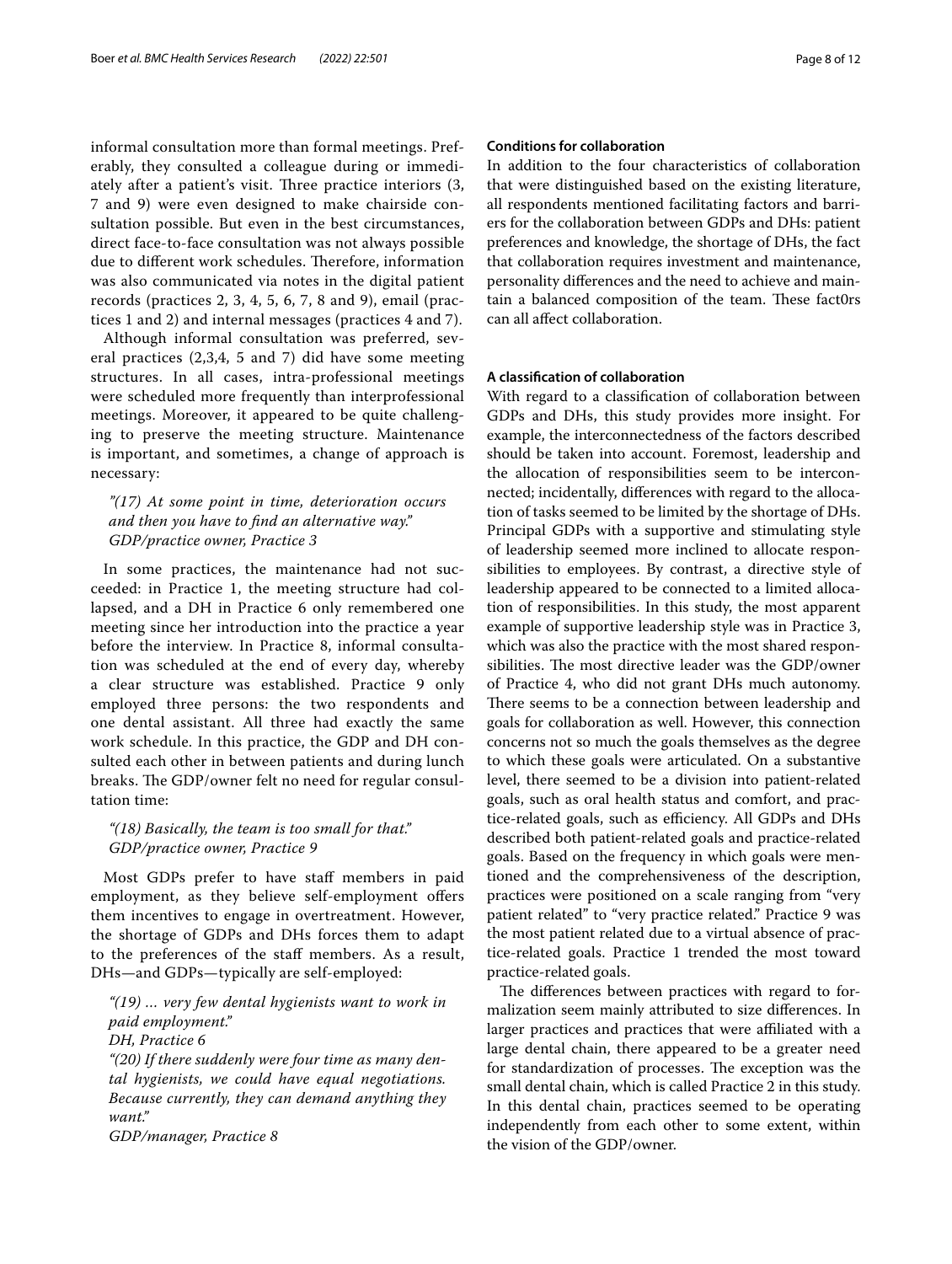All in all, the identifed classifcation of collaboration between GDPs and DHs includes two major factors: goals and leadership. This classification is shown in Fig. [1](#page-10-0). The practices were ranked from mainly oral health orientated to a signifcant orientation to other goals as well and from supportive to directive leadership. The rationale for this ranking is shown in Table [4.](#page-9-0) Figure [1](#page-10-0) shows that the nine practices of this study were dispersed across all quadrants. Supportive leadership seemed to be more related to patient-related goals, and directive leadership was more associated with practice-related goals.

## **Discussion**

The aim of this study was to identify a classification of collaboration between GDPs and DHs within dental practices in the Netherlands. After 18 interviews in nine practices, a classifcation was identifed based on two aspects: leadership and goals. The latter appears to be closely correlated with the allocation of responsibilities, which is in accordance with the findings of Głód [\[24](#page-11-23)]. This interrelationship seems to fit well into the classification into transactional and transformational leadership, which is based on the work of Burns [\[25](#page-11-24)] and Bass [\[26](#page-11-25)]. This is the most frequently cited classification of leadership studies in health care  $[27]$  $[27]$ . The distinction between supportive and directive leadership fts within the situational approach to leadership [\[28](#page-11-27)].

In this study, GDPs stressed the importance of recruiting employees who ft with their working methods and views on oral health care provision. They did not mention many efforts to engage employees in these working methods and views. Conceivably, GDPs do not appreciate the possibility of afecting their employees' behaviour, as they are mainly care providers and consider managing tasks to be of subordinate importance. This is reflected in the fact that clinical subjects are the main focus in dental school and a continuing focus of professional dental education [[29](#page-11-28)[–32](#page-11-29)]. Moreover, the excessive clinical workload may also be a barrier to taking on a leadership role. Elliott, Begley [[33](#page-11-30)] have indicated that both the lack of time and lack of education can be barriers for advanced practitioner nurses to take roles as leaders.

The allocation of tasks mainly depended on the composition of the staf. In practices that employed care providers with less authority than DHs, the latter focused on complex treatments and medically compromised patients. GDPs preferred to delegate patients to DHs for simple preventive treatments as well, but they did not consider this feasible due to a shortage of DHs. Therefore, it seems that the shortage of DHs contributes to the emergence of prevention assistants. In recent years, the Dutch government has tried to address the shortage of GDPs by promoting task reallocation  $[1]$  $[1]$ . This study suggests some barriers. Firstly, GDPs oppose wide-ranging reallocation, which confrms previous fndings [\[5](#page-11-4), [34](#page-11-31), [35\]](#page-11-32). Secondly, some GDPs have experienced difficulties recruiting enough DHs to meet the amount of preventive work.

In this study, collaboration between GDPs and DHs seemed more multidisciplinary than interdisciplinary, as roles were clearly demarcated. This seems to be in contrast to the fact that dental schools in the Netherlands focus on interdisciplinary education [\[36\]](#page-11-33). A possible explanation is that the GDPs in this study all graduated at least nine years prior to the interviews. This was due to the choice to include only practice owners and GDPs/managers—who were all former practice owners—in the study, as graduating GDPs typically start as employees [[30](#page-11-34)].

The fact that big practices and practices that are part of a bigger organization trended toward more formalization is in line with previous research. Dobson and Perepelkin (2011) suggested that pharmaceutical chains standardize processes to minimize uncertainty and the chance of error, and O'Selmo (2018) found that corporate dental practices frequently use protocols and uniform procedures.

The selection of participants in this study was aimed at maximum variety in practices. For this purpose, one 'one-GDP' practice was approached to complete the sample. This seems a limited number, as in 2019, approximately two-ffths of OHCPs in the Netherlands were so-called one-GDP practices [[1\]](#page-11-0). However, the employment of DHs in solo practices is limited [[37](#page-11-35)]. Therefore, the inclusion of one solo practice in the study seemed sufficient. A limitation of the selection was that only one of the two major dental chains in the Netherlands was included. Initially, it was planned to include at least one practice afliated with each chain. However, it was not possible to arrange interviews within a reasonable term due to COVID-19 measures. Although the inclusion of both major chains was desired, the absence of one was not considered an insurmountable problem. After all, the practices affiliated with the excluded chain maintain their names and independent signatures, comparable to the small dental chain that was included as practice 2.

The study has uncovered considerable differences in collaboration. Due to the qualitative research methods applied, this study does not provide information on the prevalence of the characteristics of collaboration in dental practices in the Netherlands. For that purpose, quantitative research methods are preferred. This study suggests that leadership and goals of collaboration are adequate points of focus for future research on collaboration between GDPs and DHs.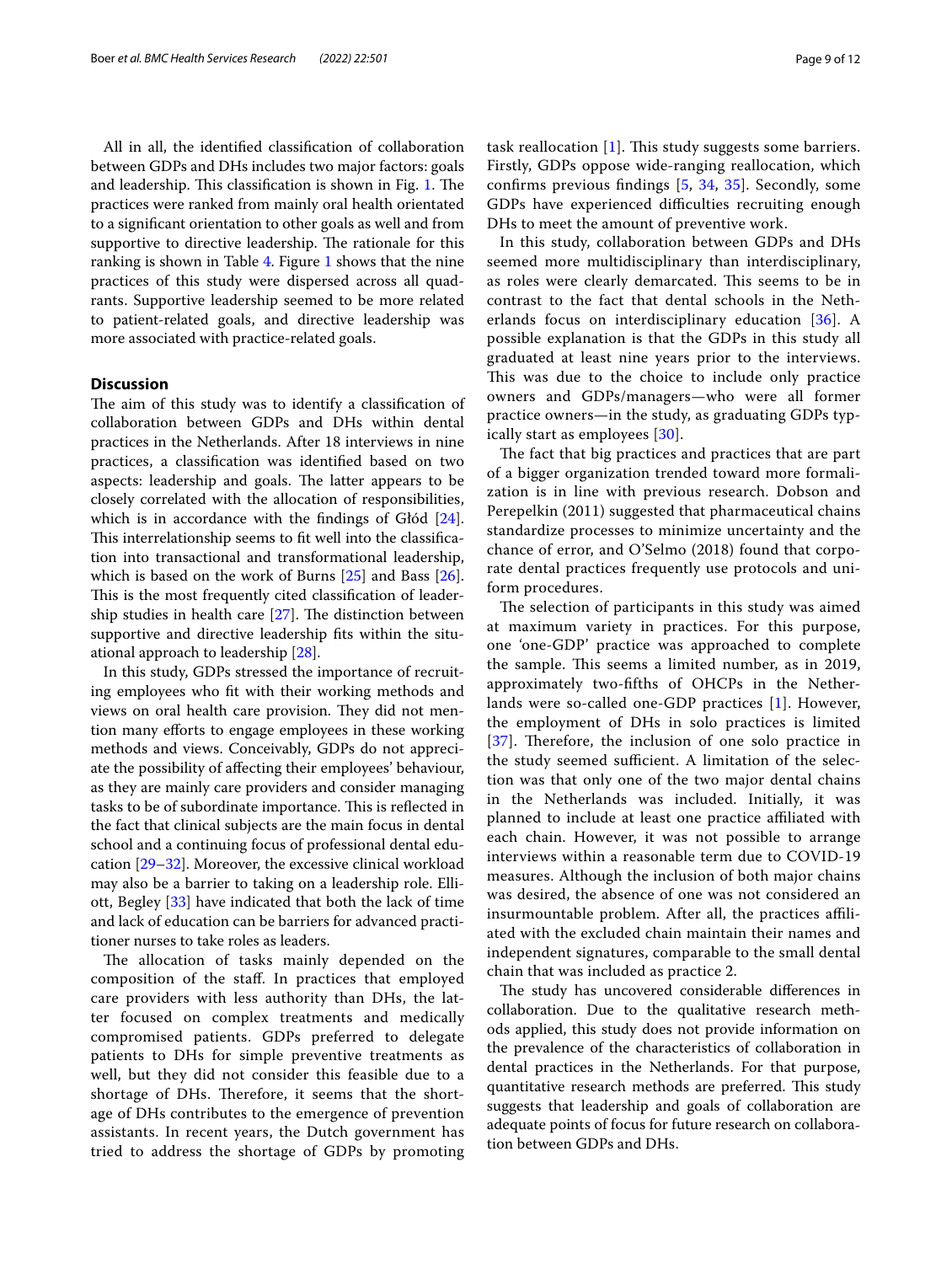|                | Table 4 Ranking and consideration with respect to goals for collaboration and to leadership                                                                                                                                                                                                                                |                      |                                                                                                                                                                                                                                                                               |
|----------------|----------------------------------------------------------------------------------------------------------------------------------------------------------------------------------------------------------------------------------------------------------------------------------------------------------------------------|----------------------|-------------------------------------------------------------------------------------------------------------------------------------------------------------------------------------------------------------------------------------------------------------------------------|
| Practice       | Goals for collaboration                                                                                                                                                                                                                                                                                                    | Practice             | Leadership                                                                                                                                                                                                                                                                    |
| $\circ$        | only to emphasize the ability to foster the oral health status of financially needy<br>Both the GDP/owner and DH mainly presented oral health-related arguments<br>for their professional choices. The GDP brought up the costs for patients but<br>patients                                                               | $\mathbf{\tilde{c}}$ | The GDP/owner had defined a view on oral health care delivery but allowed the dental<br>teams of the affiliated practices great freedom to shape the collaboration within their<br>team                                                                                       |
| $\sim$         | other patient factors. The GDP mentioned aspects regarding the process of oral<br>as the most important factor in their collective efforts, and both overlooked<br>The GDP/owner and DH both valued the oral health status of their patients<br>health care delivery but primarily as a contribution to oral health status | m                    | The GDP/0wner claimed to create possibilities for all professionals to deliver care as well<br>as they can. However, he seemed to monitor DHs to some extent                                                                                                                  |
| $^{\circ}$     | important factor, but the GDP/manager did not overlook the financial position<br>With regard to collaboration, the oral health status of patients was the most<br>of the practice                                                                                                                                          | N                    | and supervision. Therefore, leadership in this practice was both supportive and directive.<br>All professionals were offered the chance to develop. This requires the freedom to act<br>Monitoring, however, was mainly targeted at facilitating the development of the staff |
| $\circ$        | important factor, but the GDP/manager also mentioned advantages for his own<br>With regard to collaboration, the oral health status of patients was the most<br>ob satisfaction and the financial position of the practice                                                                                                 | $\infty$             | The GDP/manager valued and facilitated the development of professionals. In daily<br>practice, he monitored the work of his subordinates                                                                                                                                      |
| 4              | process of delivering oral health care but limits the possibilities to adapt to the<br>The protocols in this practice were very strict. This contributes to an efficient<br>patients' specific needs                                                                                                                       | Щ                    | The GDP/manager showed supportive and directive characteristics, which seemed to be<br>quite in balance                                                                                                                                                                       |
| $\overline{ }$ | of patients and their financial<br>could afford. Alternatively, a specific goal of the GDPs/owners was to create a<br>restrictions were considered to offer everyone the best oral health care they<br>learning environment for young professionals and students<br>n the delivery of oral health care, the preferences    | ৩                    | The GDPs/managers leaned toward a directive style of leadership but also showed sup-<br>portive characteristics                                                                                                                                                               |
|                | n the practice, which implies<br>the fear of losing patients. Besides that, the practice owner mentioned preven-<br>A major reason to hire DHs was to keep patients i<br>tion as a reason                                                                                                                                  | Ō                    | The GDP/owner generally expressed a directive leadership style. However, he seemed to<br>make an exception for the current staff, as he valued their experience, skills and knowl-<br>edge very highly                                                                        |
| $\sim$         | the advantage of collabora-<br>of patients, of which oral health status is a part. Moreover, the owner believed<br>The GDPs/owners' focus was very much on convenience and the well-being<br>efficiency is important to patients but recognized<br>tion for the practice as well                                           |                      | which was not possible when working with DHs in other practices. In daily practice, the<br>One of the reasons to hire a DH was the GDP/owner's wish to monitor the work of DHs,<br>eadership style of the GDP/owner also was supportive to some extent                        |
| 5              | was the desire to make pro-<br>be taken as a given<br>The main reason for the expansion of the practice<br>cesses more efficient; good oral health seemed to                                                                                                                                                               | 4                    | The protocols in this practice were very strict, and the use of these protocols was moni-<br>tored by the GDP/owner and team leaders                                                                                                                                          |

<span id="page-9-0"></span>**Table 4** Ranking and consideration with respect to goals for collaboration and to leadership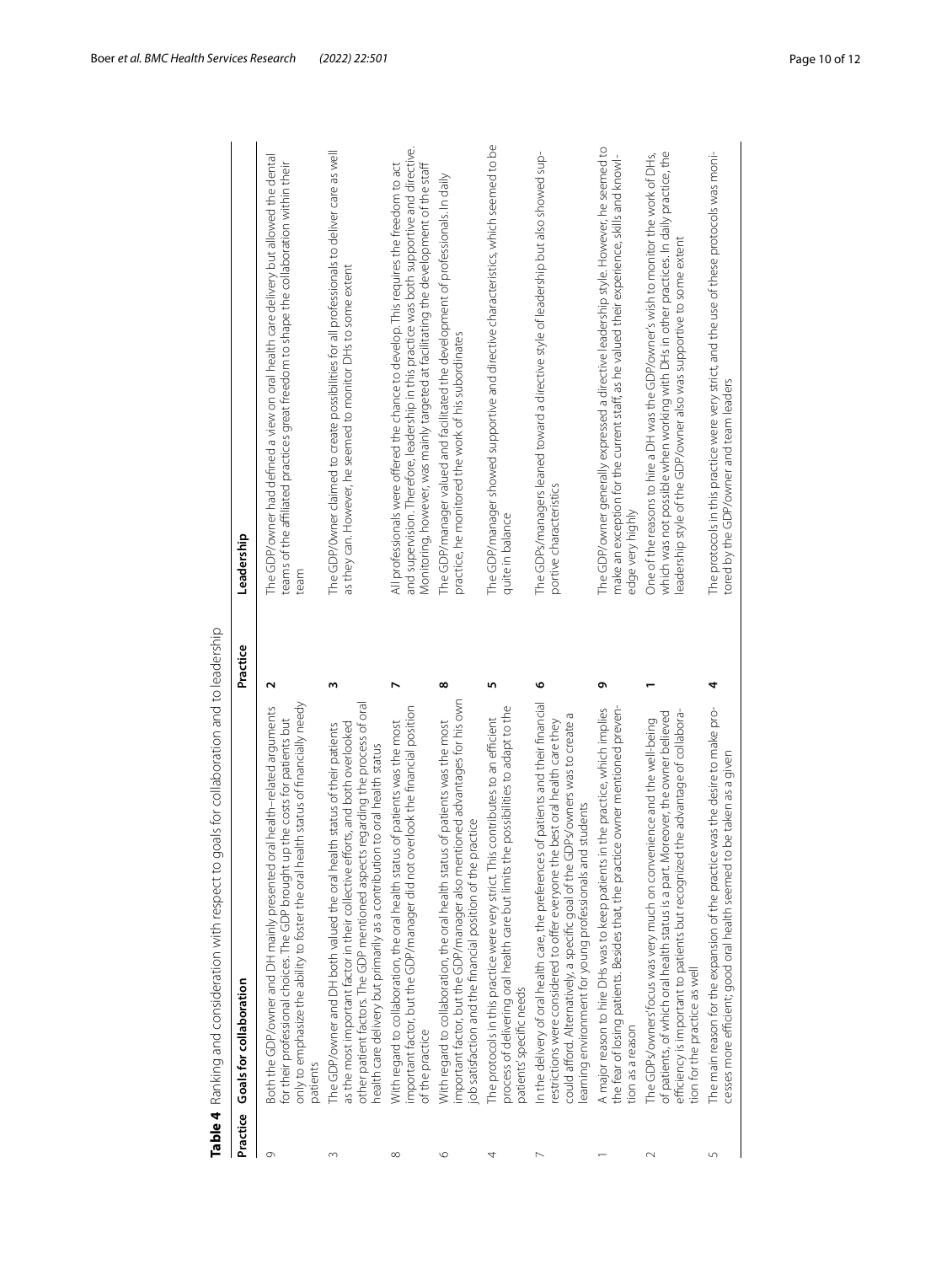

## <span id="page-10-0"></span>**Conclusion**

The major factors in collaboration between GDPs and DHs in the Netherlands seem to be leadership style and goals for collaboration. A classifcation based on these main factors was identified. This classification is recommended as a starting point for further quantitative research on directive and supportive leadership in OHCPs.

#### **Abbreviations**

ACTA: Academic Centre for Dentistry Amsterdam; BvD: Brigitte van Dam; CIM : Commission Innovation in Oral Health Care; COVID-19: Coronavirus Disease 2019; DH: Dental Hygienist; GDP: General Dental Practitioner; JB: Josef Bruers; JdB: Joost den Boer; KNMT: Royal Dutch Dental Association; n/a: Not available; OHCP: Oral Health Care Practice; WvdS: Wil van der Sanden.

## **Acknowledgements**

Not applicable.

#### **Authors' contributions**

BvD analysed interviews and commented on the manuscript, JB developed the research design, analysed interviews and commented on the manuscript, JdB developed the research design, conducted and analysed interviews and drafted the manuscript, WvdS developed the research design and commented on the manuscript. All authors read and approve the fnal manuscript.

#### **Funding**

The study was funded by the Royal Dutch Dental Association.

#### **Availability of data and materials**

Anonymized transcripts of all interviews are not available online, but are obtainable from the corresponding author on reasonable request. Please note that these transcripts are in Dutch.

## **Declarations**

## **Ethics approval and consent to participate**

The study protocol was assessed and approved by the Medical Ethical Committee of ACTA, the Academic Centre for Dentistry Amsterdam Institutional Review Board (fle number 201960). This committee declared that the study adhered to prevailing ethical values, guidelines and regulations. Potential respondents were frst contacted by telephone. Those who expressed a willingness to participate were sent an email with information about the research project and the interviews. Informed consent was obtained from all participants. Before the start of each interview, the participant and interviewer signed an agreement to formalize the fact that both parties understood and consented to the procedure. Moreover, the transcriber signed a contract of confdentiality.

#### **Consent for publication**

The intention of publication of the results of the study was mentioned in the information letter. All participants consented for publication of the results, including anonymised quotes.